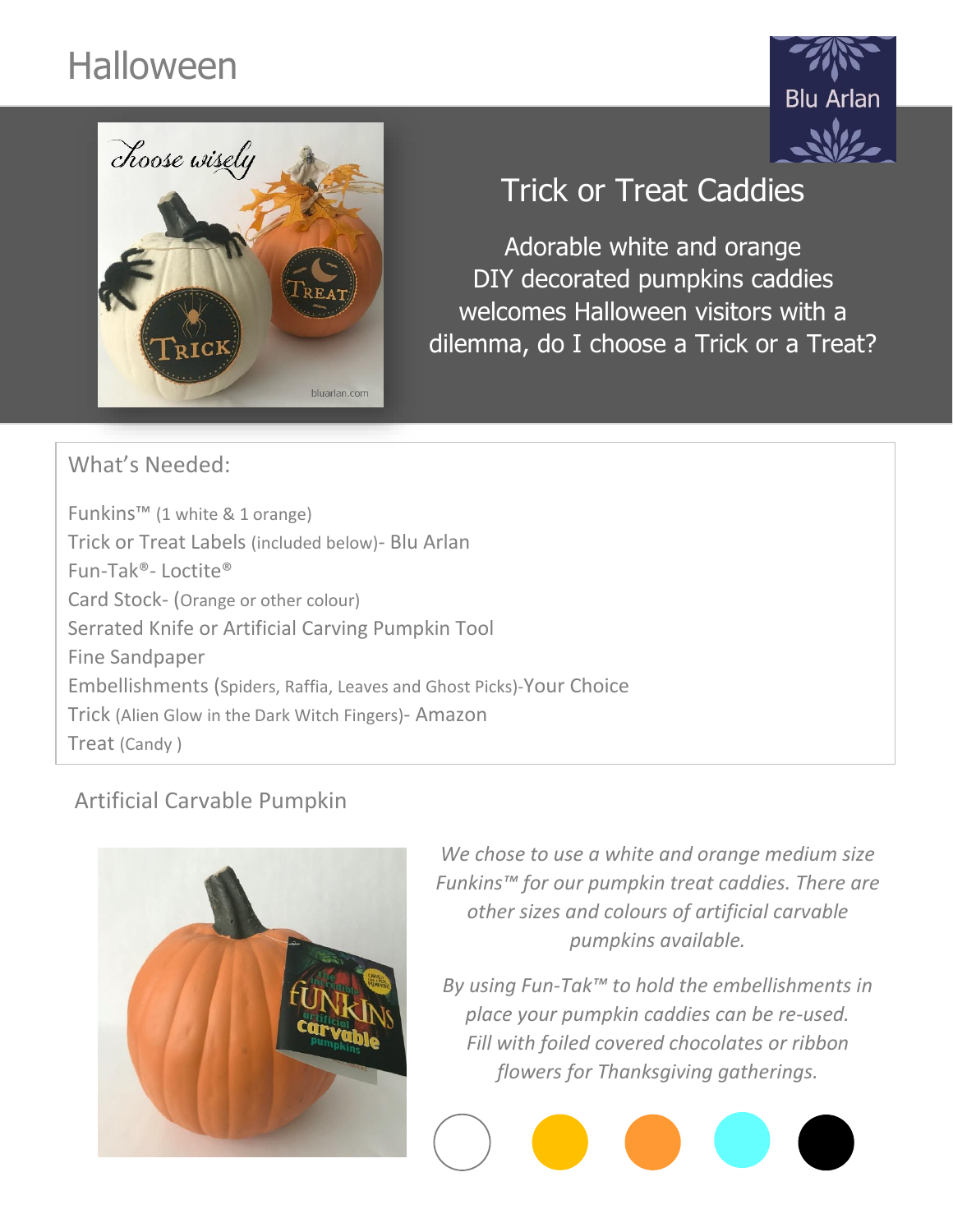#### How To Make It:



1-Select two artificial carvable pumpkins. We selected one white, one orange, both medium in size.

2-Place one pumpkin and a serrated knife or artificial carving pumpkin tool on a flat work surface.

3- Cut a wavy circle-like shape around the stem using the knife or carving tool. Pull knife in and out to cut through the pumpkin. Cut a notch so lid can be easily put back in place.

4- Remove top.

5- Lightly sand the cut sides of the top with very fine sandpaper. *Note: Sand outside to avoid a dusty mess. Wear a mask if necessary.*

6- Sanding will smooth out the edges.

7- Repeat the sanding process on the cut sides of the pumpkin base.

8- Place pumpkin base and top in sink. Rinse pumpkin base and lid with water to remove dust. *Note: Rinse sink thoroughly afterwards.*

9- Let pumpkin dry about 30 mins to 1 hour.

10- Cut the second pumpkin. Sand, rinse and let dry.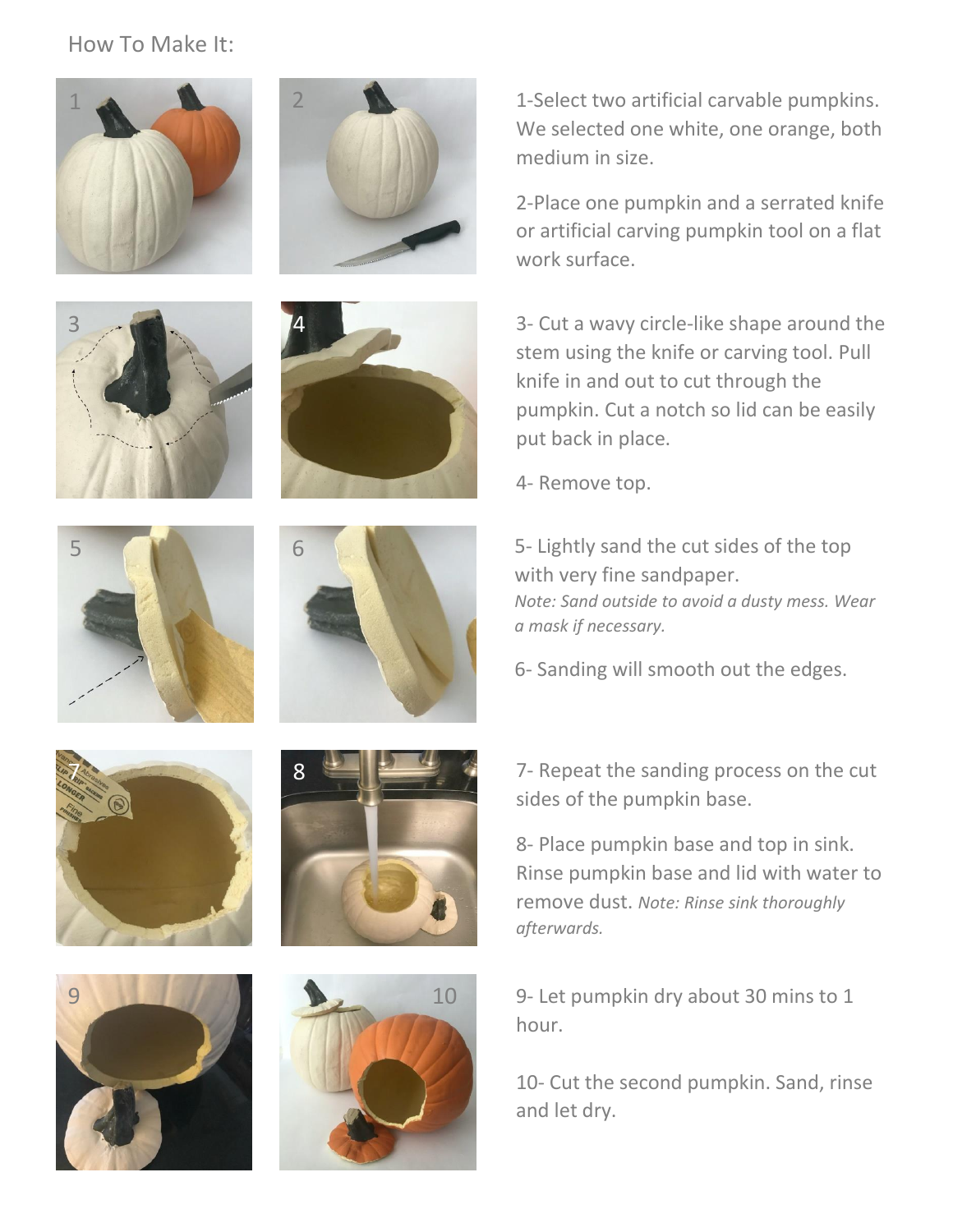#### How To Make It:



11- To create the Trick and Treat labels download and print the labels below. Let ink dry then cut labels out. Note: *We used the larger label for our pumpkins.*

12- Turn label over and cover back with stick glue or other adhesive from your stash.

13- Place label on a piece of card stock. Use pinking shears to cut out.

14- Place pumpkin, embellishment and Fun-Tak® on a flat work surface.



15, 16- Work a piece of Fun-Tak® in your hand to soften. Place two small pieced on the center back of the label and a larger piece on the embellishment (spider).

17- Set the label and embellishments on the pumpkin. Press on the Fun-Tak to ensure bond. 18- Fill Trick pumpkin with a Tricky Treat. We used alien glow-in-the-dark witch fingers.



19- Repeat label placement for the Treat pumpkin.

20- We decorated our Treat pumpkin by wrapping a piece of raffia around the stem then inserting leaves and a small ghost pick into the raffia to hold them in place.

- 21- Fill Treat pumpkin with something sweet.
- 22- Set pumpkins together and allow little goblins to choose a *Trick or Treat*.